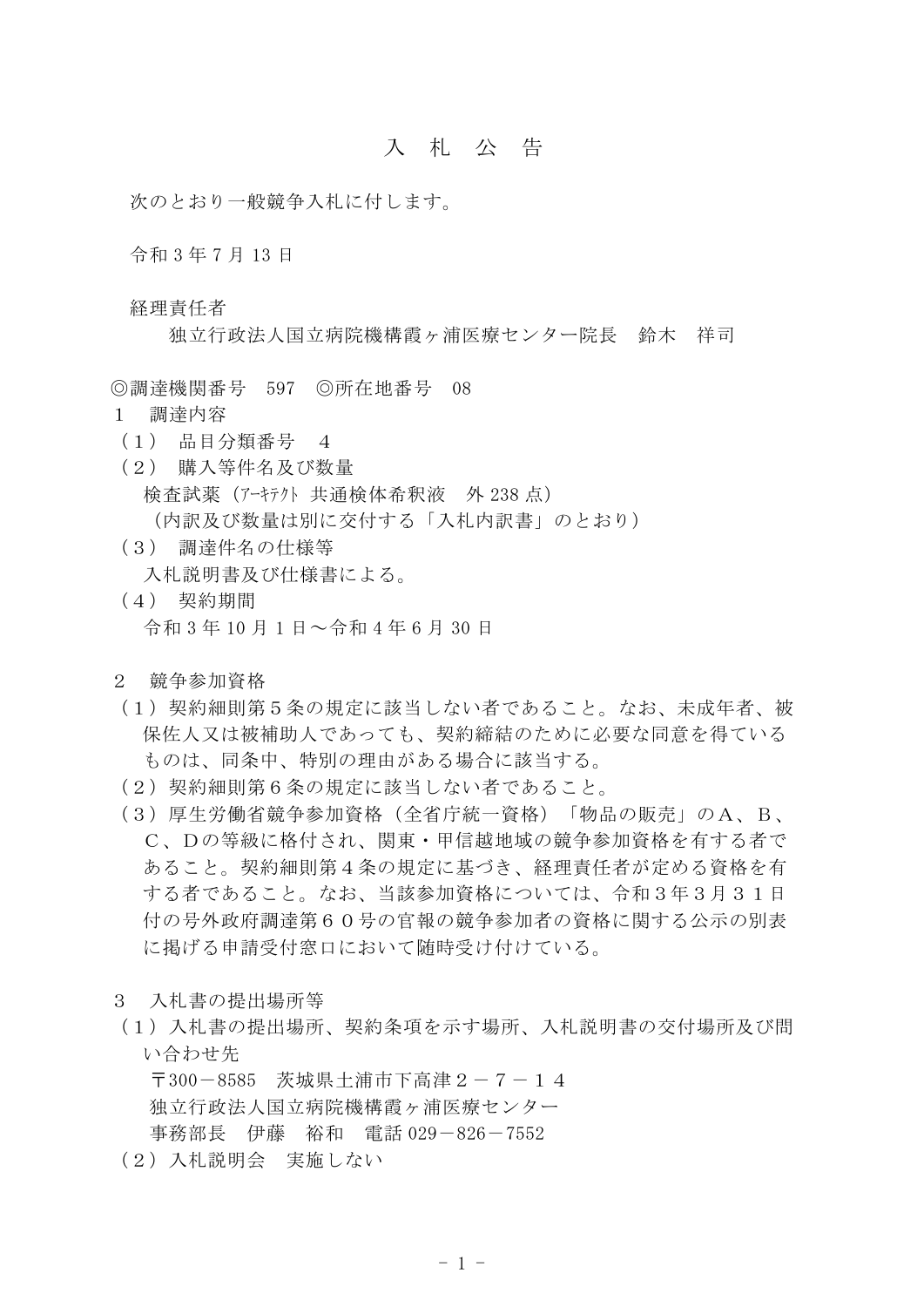(3)入札関係書類の受領期限

令和 3 年 9 月 13 日 12 時 00 分

- (4)開札の場所 独立行政法人国立病院機構霞ヶ浦医療センター研修棟2階第1会議室
- (5)開札の日時

令和 3 年 9 月 15 日 14 時 00 分

- 4 その他
- (1)契約手続において使用する言語及び通貨日本語及び日本国通貨。
- (2)入札保証金及び契約保証金 免除
- (3)入札者に要求される事項
	- この一般競争に参加を希望する者は本公告に示した物品を納入できること を証明する書類を指定する期日までに提出しなければならない。なお、入 札者は、開札日の前日までの間において、経理責任者から上記証明となる ものについて説明を求められた場合はそれに応じなければならない。
- (4)入札の無効

本公告に示した競争参加資格のない者の提出した入札関係書類、入札者に 求められる義務を履行しなかった者の提出した入札関係書類は無効とする。

- (5)契約書作成の要否 要
- (6)落札者の決定方法
	- 本公告に示した物品を納入できると経理責任者が判断した入札者であって、 契約細則第 21 条の規定に基づいて作成された予定価格の制限の範囲内で最 低価格をもって有効な入札を行った者を落札者とする。
- (7)詳細は入札説明書による。
- 5 Summary
- $(1)$  Official in charge of disbursement of the procuring entity : Sy ouji Suzuki,Director,National Hospital Organization Kasumigaura Me dical Center
- $(2)$  Classification of the products to be procured : 4
- $(3)$  Nature and quantity of the products to be purchased : Test reag ent procurement contract (ARCHITECT specimen diluent solution and 238 points)
- (4)Fulfillment period : October 1,2021 June 30,2022
- (5)Fulfillment place : National Hospital Organization Kasumigaura M edicalCenter
- $(6)$  Qualification for participating in the tendering procedures : S uppliers eligible for participating in the proposed tender are tho se who shall:
	- ① not come under Article 5 of the Regulation concerning Contract for National Hospital Organization(NHO). Furthermore, minors,Per